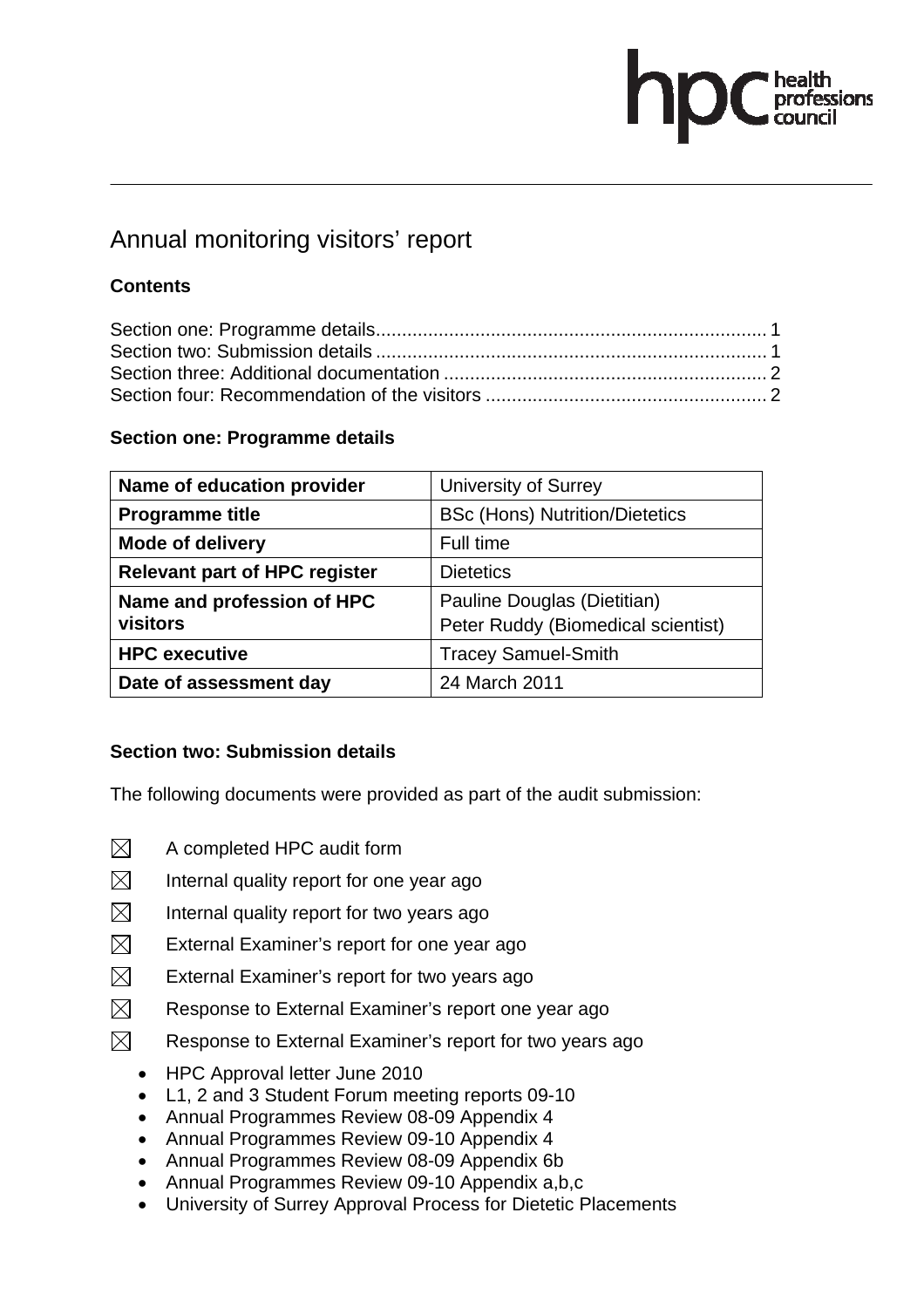- Student's Reflecting on Placement form
- Process for collecting and acting upon Student evaluation of Practice Placement form
- Example of Network Student Training Minutes
- Board of Studies Minutes March 2009, June 2009 and Jan 2010
- Handbook for Academic representatives
- Draft Undergraduate Academic Regulations
- Academic Standards Guidelines Section D
- University Agreement (for dietetic students at point of entry to Programme)
- Level 1 Handbook
- C placement portfolio extracts

#### **Section three: Additional documentation**

- $\boxtimes$  The visitors agreed that no further documentation was required in order to make a recommendation.
- $\Box$  The visitors agreed that additional documentation was required in order to make a recommendation. The standards of education and training (SETs), for which additional documentation was requested, are listed below with reasons for the request.

Following receipt of the documentation, the visitors made a final recommendation which can be found in section four.

#### **Section four: Recommendation of the visitors**

To recommend a programme for ongoing approval, the visitors must be assured that the programme meets all of the standards of education and training (SETs) and that those who complete the programme have demonstrated an ability to meet our standards of proficiency (SOPs) for their part of the Register.

The visitors agreed to recommend to the Education and Training Committee that:

- $\Box$  There is sufficient evidence to show the programme continues to meet the standards of education and training and that those who complete the programme will continue to demonstrate an ability to meet the standards of proficiency.
- $\boxtimes$  There is insufficient evidence to determine if or how the programme continues to meet the standards of education and training listed. Therefore, a visit is recommended to gather more evidence and if required place conditions on ongoing approval of the programme.
- **3.1 The programme must have a secure place in the education provider's business plan.**

| <b>Date</b> | Ver. | Dept/Cmte | Doc Type   | <b>Title</b> | <b>Status</b> | Int. Aud. |
|-------------|------|-----------|------------|--------------|---------------|-----------|
| 2011-01-26  | a    | EDU       | <b>PPR</b> | AM Report    | Final         | Public    |
|             |      |           |            |              | DD: None      | RD: None  |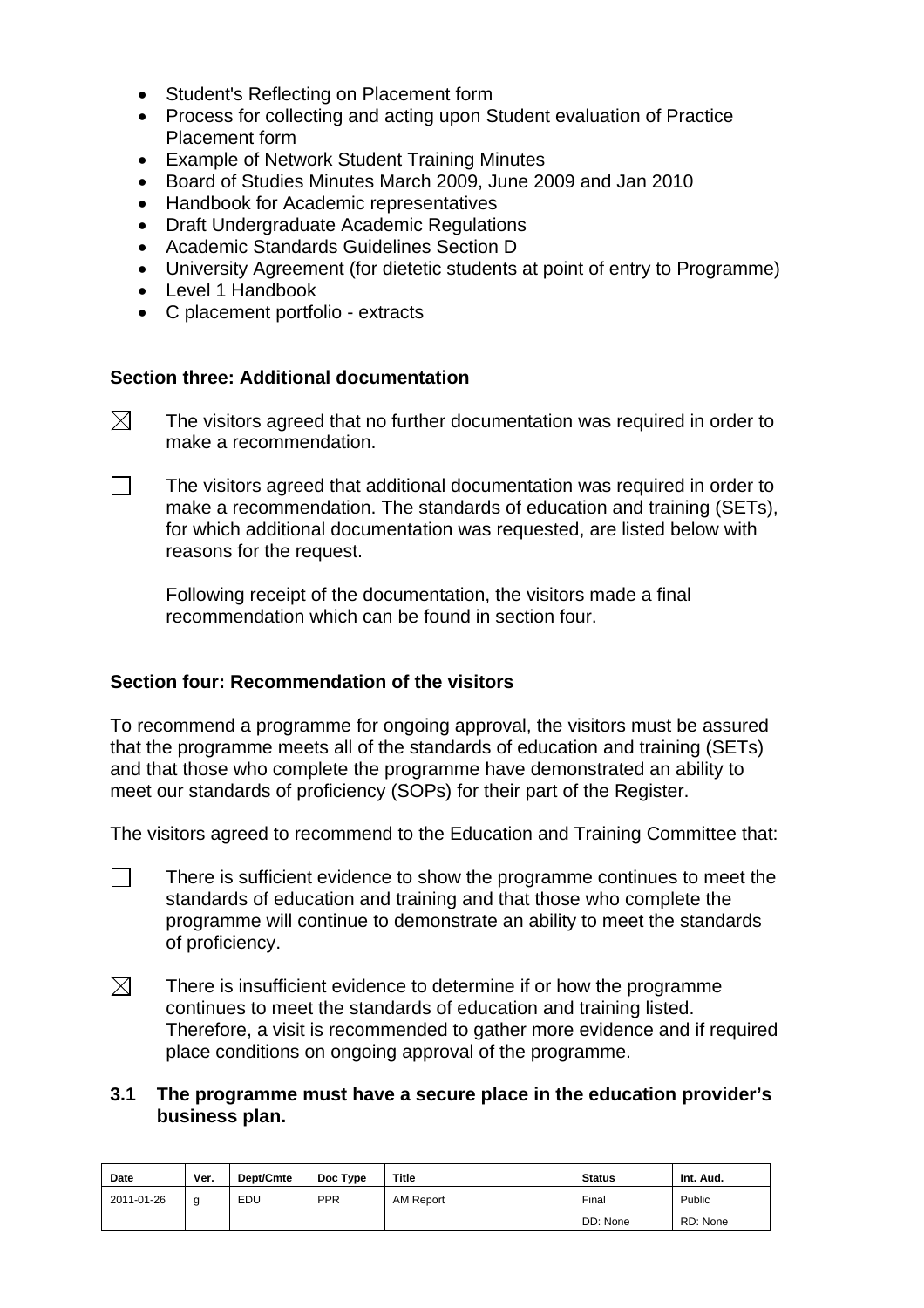**Reason:** From the documentation submitted by the education provider, the visitors learnt that there had been restructuring within the biosciences faculty and that this would 'result in vacant posts not being filled and the loss of colleagues contributing to the teaching of the … nutrition/dietetics' (Annual programme review, 2008-09, section 16). Section 16 goes on to say that 'the losses will however raise our student to staff ratio and it has been suggested some might have implications for the accreditation of the Nutrition/Dietetics programme'. The visitors realise that these comments were from 2008-09 but they will need to review this in more detail to ensure that the programme continues to have a secure place in the business plan.

## **3.2 The programme must be effectively managed.**

**Reason:** From the documentation submitted by the education provider the visitors noted in the Nutrition programme review meeting notes from September 2009 and September 2010, there had been changes to the module organisers for some modules. The visitors were not provided with a revised management structure for the programme and with the clarification sought about the staffing levels for the programme (as outlined in the reason for SET 3.5), they were unable to determine whether there were effective systems in place to manage the programme and that the people involved have the skills and expertise to work within these systems. The visitors will need to review this in more detail.

#### **3.3 The programme must have regular monitoring and evaluation systems in place.**

**Reason:** From their review of the documentation submitted, the visitors noted the minutes from a number of annual review meetings (eg Annual programmes review 09-10) as evidence of how the education provider meets this standard. From their review of these minutes the visitors could see that meetings are held on a regular basis and feedback from the external examiner and the student forum is discussed. The visitors could see the action points resulting from the external examiner comments. However, they were unable to determine action points from the student forum feedback and were therefore unsure how this feedback was taken into account as part of the monitoring and evaluation systems (see the comments against SET 3.8 for further information). The visitors were therefore unable to determine whether this standard was being met and will therefore need to review this in more detail.

#### **3.5 There must be an adequate number of appropriately qualified and experienced staff in place to deliver an effective programme.**

**Reason:** From the SETs mapping document submitted by the education provider the visitors noted that there had been a 'Reduction in staffing to 11.7 WTE [work time equivalent], of which 3.7 WTE are Dietitian's'. The visitors were aware of a major change which had been submitted in January 2010 (confirmation of ongoing approval was granted in June 2010) but noted that the submission had

| <b>Date</b> | Ver. | Dept/Cmte | Doc Type   | Title     | <b>Status</b> | Int. Aud. |
|-------------|------|-----------|------------|-----------|---------------|-----------|
| 2011-01-26  | g    | EDU       | <b>PPR</b> | AM Report | Final         | Public    |
|             |      |           |            |           | DD: None      | RD: None  |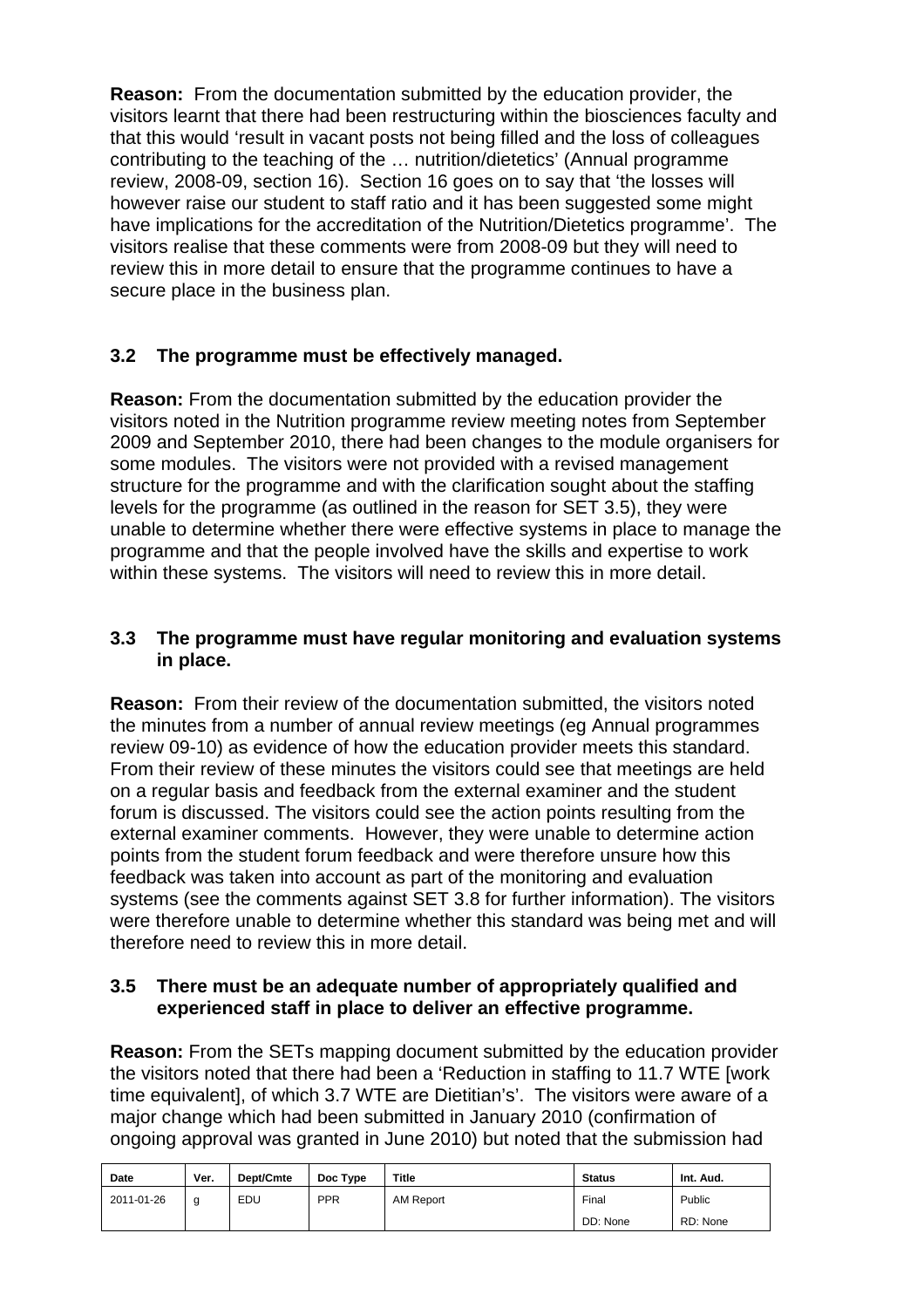stated that there had been a 'Reduction in staffing of Nutrition Division (from 17.4 WTE to 12.5 WTE)'. From this information it appeared to the visitors that there had been a further reduction in staffing levels. They also noted that in both the major change and annual monitoring submission there had been an increase in the number of students on the programme. To ensure there continues to be an adequate number of appropriately qualified and experienced staff in place to deliver an effective programme, the visitors need to review this in more detail.

#### **3.6 Subject areas must be taught by staff with relevant specialist expertise and knowledge.**

**Reason:** From the SETs mapping document submitted by the education provider the visitors noted that there had been a 'Reduction in staffing to 11.7 WTE, of which 3.7 WTE are Dietitian's'. The visitors were aware of a major change which had been submitted in January 2010 (confirmation of ongoing approval was granted in June 2010) but noted that the submission had stated that there had been a 'Reduction in staffing of Nutrition Division (from 17.4 WTE to 12.5 WTE)'. From this information it appeared to the visitors that there had been a further reduction in staffing levels and they were unsure of the current number of Dietitians teaching on the programme. They also noted that in both the major change and annual monitoring submission there had been an increase in the number of students on the programme. To ensure that subject areas are taught by staff with relevant specialist expertise and knowledge the visitors need to review this in more detail.

#### **3.8 The resources to support student learning in all settings must be effectively used.**

**Reason:** From their review of the documentation submitted the visitors noted the reports from levels 1, 2 and 3 (2009/2010) of the student forum. In the minutes from the Level 2 forum in Jan 2010, the visitors noted that students felt 'there were insufficient textbooks for some modules'. The visitors also read in the minutes from the Level 3 forum meeting on 28 October 2010, the students felt there was 'continued dissatisfaction with the timetabling/admin' which included 'missed lectures because of confusion with timetable'; 'lecturers not turning up to scheduled lectures' and 'rooms too small for the number of students'. The visitors were unable to locate in the documentation submitted, whether these concerns had been discussed and/or addressed. They were therefore unable to determine whether this student feedback was an accurate reflection of the resources. To be able to determine whether the resources to support student learning in all setting are effectively used, the visitors will need to review this in more detail.

#### **3.9 The resources to support student learning in all settings must effectively support the required learning and teaching activities of the programme.**

| Date       | Ver. | Dept/Cmte | Doc Type   | <b>Title</b> | <b>Status</b> | Int. Aud. |
|------------|------|-----------|------------|--------------|---------------|-----------|
| 2011-01-26 | a    | EDU       | <b>PPR</b> | AM Report    | Final         | Public    |
|            |      |           |            |              | DD: None      | RD: None  |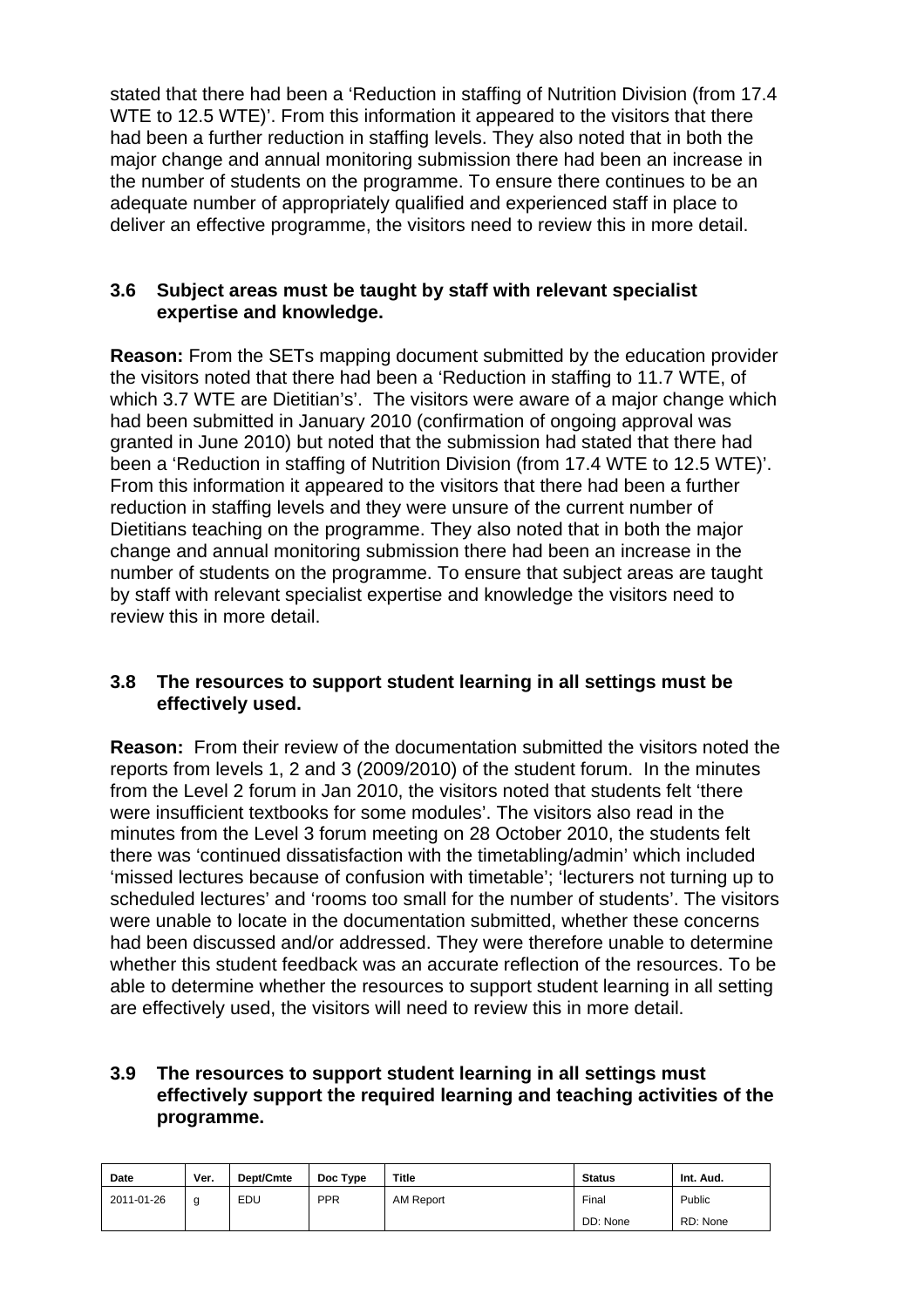**Reason:** From their review of the documentation submitted the visitors noted the reports from levels 1, 2 and 3 (2009/2010) of the student forum. In the minutes from the Level 2 forum in Jan 2010, students felt 'there were insufficient textbooks for some modules'. The visitors also read in the minutes from the Level 3 forum meeting on 28 October 2010, the students felt there was 'continued dissatisfaction with the timetabling/admin' which included 'missed lectures because of confusion with timetable'; 'lecturers not turning up to scheduled lectures' and 'rooms too small for the number of students'. The visitors were unable to locate in the other documentation submitted, whether these concerns had been discussed and/or addressed. They were therefore unable to determine whether this student feedback was an accurate reflection of the resources. To be able to determine whether the resources to support student learning in all settings effectively support the required learning and teaching activities of the programme, the visitors will need to review this in more detail.

#### **3.10 The learning resources, including IT facilities, must be appropriate to the curriculum and must be readily available to students and staff.**

**Reason:** From their review of the documentation submitted the visitors noted the reports from levels 1, 2 and 3 (2009/2010) of the student forum. In the minutes from the Level 2 forum in Jan 2010, the students felt 'there were insufficient textbooks for some modules'. The visitors also noted that in the minutes from the Level 3 forum meeting on 28 October 2010, the students felt that 'not enough computers were available at all times' and there was 'continued dissatisfaction with the timetabling/admin' which included 'missed lectures because of confusion with timetable'; 'lecturers not turning up to scheduled lectures' and 'rooms too small for the number of students'. The visitors were unable to locate in other documentation submitted, whether these concerns had been discussed and/or addressed. They were therefore unable to determine whether this student feedback was an accurate reflection of the learning resources. To be able to determine whether the learning resources, including the IT facilities, are appropriate to the curriculum and are readily available to students and staff, the visitors will need to review this in more detail.

#### **3.13 There must be a student complaints process in place.**

**Reason:** Within the SETs mapping document the visitors were informed that currently the 'reports of level 1, 2 and 3 student forums [are] reported to the Board of Studies' and Student Academic representatives are in place to meet this standard. However, from the information received the visitors were unable to identify the process which a student would follow to raise a complaint to the student forum or how students were informed about the process. In the SETs mapping document, the visitors were also directed to pages 25 – 30 of the draft Undergraduate Academic Regulations for 2011-2012 which discussed Complaints about learning opportunities. As the annual monitoring process is a retrospective review of the last two academic years (2008/09 and 2009/10) the visitors were unable to review this as it is due to be finalised and introduced in a

| <b>Date</b> | Ver. | Dept/Cmte | Doc Type   | Title            | <b>Status</b> | Int. Aud. |
|-------------|------|-----------|------------|------------------|---------------|-----------|
| 2011-01-26  | a    | EDU       | <b>PPR</b> | <b>AM Report</b> | Final         | Public    |
|             |      |           |            |                  | DD: None      | RD: None  |